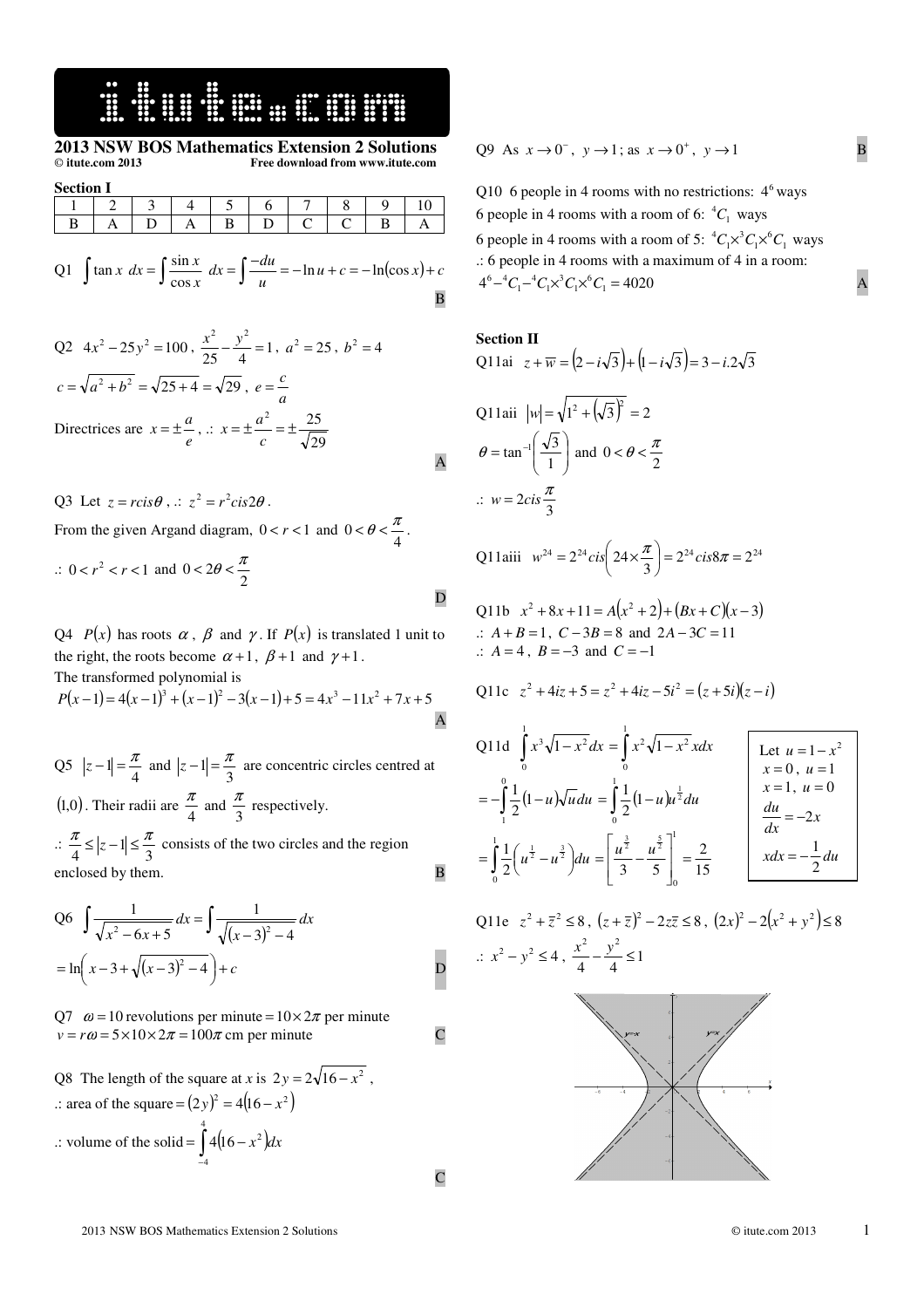## 16 September 1984

Q12a Let 
$$
t = \tan \frac{x}{2}
$$
  
\n
$$
dt = \frac{1}{2}\sec^2 \frac{x}{2} dx = \frac{1}{2}\left(1 + \tan^2 \frac{x}{2}\right) dx = \frac{1}{2}\left(1 + t^2\right) dx
$$
\n
$$
\cos x = 2\cos^2 \frac{x}{2} - 1 = \frac{2}{\sec^2 \frac{x}{2}} - 1 = \frac{2}{1 + t^2} - 1 = \frac{1 - t^2}{1 + t^2}
$$
\n
$$
\therefore 4 + 5\cos x = \frac{9 - t^2}{1 + t^2}, \quad \frac{1}{4 + 5\cos x} = \frac{1 + t^2}{(3 - t)(3 + t)}
$$
\n
$$
x = 0, \quad t = 0; \quad x = \frac{\pi}{2}, \quad t = 1
$$
\n
$$
\therefore \int_0^{\frac{\pi}{2}} \frac{1}{4 + 5\cos x} dx = \int_0^{\frac{\pi}{2}} \frac{\left(1 + t^2\right)dx}{\left(3 - t\right)\left(3 + t\right)} = \int_0^1 \frac{2}{\left(3 - t\right)\left(3 + t\right)} dt
$$
\n
$$
= \frac{1}{3} \int_0^1 \left(\frac{1}{3 - t} + \frac{1}{3 + t}\right) dt = \frac{1}{3} \left[\ln \frac{3 + t}{3 - t}\right]_0^1 = \frac{1}{3} \ln 2
$$
\nQ12b  $\frac{x}{50} - \log_e 3 = \log_e y - \log_e (1000 - y)$   
\n
$$
\frac{d}{dy} \left(\frac{x}{50} - \log_e 3\right) = \frac{d}{dy} \left(\log_e y - \log_e (1000 - y)\right)
$$
\n
$$
\frac{1}{50} \frac{dx}{dy} = \frac{1}{y} + \frac{1}{1000 - y} = \frac{1000}{y(1000 - y)} = \frac{1}{y\left(1 - \frac{y}{1000}\right)}
$$

$$
\therefore \frac{dy}{dx} = \frac{y}{50} \left( 1 - \frac{y}{1000} \right)
$$

Q12c Translate 4 units left and reflect in the *y*-axis,  $y = e^x \rightarrow y = e^{4-x}$ ,  $x \in [1,3]$ . Rotate the region about the *y*-axis to form the same solid.

The shell at *x* has volume  $dV = 2\pi x e^{4-x} dx$ . Volume of the solid  $V = 2\pi \int xe^{4-}$ 3  $V = 2\pi \int xe^{4-x} dx$ 

Integration by parts:

$$
V = 2\pi \left[ -xe^{4-x} \right]_1^3 + 2\pi \int_1^3 e^{4-x} dx = 2\pi \left[ -\left( x+1 \right) e^{4-x} \right]_1^3 = 4\pi \left( e^3 - 2e \right)
$$

1

Q12di  $xy = c^2$ ,  $y = \frac{c}{x}$  $y = \frac{c^2}{r}, \frac{dy}{dr} = -\frac{c^2}{r^2}$ *x c dx*  $\frac{dy}{dx}$  = − At P  $cp, -c$ J  $\backslash$  $\mathsf{I}$ ∖ ſ *p*  $P\left[cp, \frac{c}{p}\right], \frac{dy}{dx} = -\frac{1}{p^2}$ *dx p*  $\frac{dy}{dx}$  = − Equation of the tangent at *P*:  $y - \frac{c}{p} = -\frac{1}{p^2}(x - cp)$  $y - \frac{c}{n} = -\frac{1}{n^2}(x -$ 

$$
\therefore p^2 y - cp = -x + cp, \therefore x + p^2 y = 2cp
$$

Q12dii  $x + p^2 y = 2cp$  $\therefore$  *x*-intercept *A*(2*cp*,0) and *y*-intercept *B* 0,  $\frac{2c}{n}$ J )  $\overline{\phantom{a}}$ l ſ *p*  $B\left(0,\frac{2c}{c}\right)$ .: midpoint of  $\overline{AB}$  is  $\left[ cp, \frac{c}{n} \right]$ J  $\backslash$  $\overline{\phantom{a}}$ ∖ ſ *p*  $\left\lfloor \frac{c}{p} \right\rfloor$  which is point *P* 

Since  $\angle AOB = 90^\circ$ , .: *A*, *O* and *B* are on the circle with  $\overline{AB}$  as a diameter and *P* the centre of the circle.

Q12diii By symmetry, 
$$
C(2cq,0)
$$
  
\nGradient of  $\overline{PQ} = \frac{\frac{c}{q} - \frac{c}{p}}{cq - cp} = -\frac{1}{pq}$   
\nGradient of  $\overline{BC} = \frac{\frac{2c}{p}}{-2cq} = -\frac{1}{pq}$   $\therefore \overline{BC}$  is parallel to  $\overline{PQ}$ .  
\nQ13ai  $I_n = \int_0^1 (1 - x^2)^{\frac{n}{2}} dx$ ,  $n \ge 0$  is an integer  
\n $\therefore I_{n-2} = \int_0^1 (1 - x^2)^{\frac{n-2}{2}} dx$  for  $n \ge 2$   
\nIntegration by parts:  
\n $I_n = \left[ x(1 - x^2)^{\frac{n}{2}} \right]_0^1 + n \int_0^1 x^2 (1 - x^2)^{\frac{n-2}{2}} dx = 0 + n \int_0^1 x^2 (1 - x^2)^{\frac{n-2}{2}} dx$   
\n $= n \int_0^1 (1 - x^2)^{\frac{n-2}{2}} - (1 - x^2)(1 - x^2)^{\frac{n-2}{2}} dx$ 

$$
I_n = \left[ x \left( 1 - x^2 \right)^{\frac{n}{2}} \right]_0^1 + n \int_0^1 x^2 \left( 1 - x^2 \right)^{\frac{n-2}{2}} dx = 0 + n \int_0^1 x^2 \left( 1 - x^2 \right)^{\frac{n-2}{2}} dx
$$
  
\n
$$
= n \int_0^1 \left( \left( 1 - x^2 \right)^{\frac{n-2}{2}} - \left( 1 - x^2 \right) \left( 1 - x^2 \right)^{\frac{n-2}{2}} \right) dx
$$
  
\n
$$
= n \int_0^1 \left( 1 - x^2 \right)^{\frac{n-2}{2}} dx - n \int_0^1 \left( 1 - x^2 \right) \left( 1 - x^2 \right)^{\frac{n-2}{2}} dx
$$
  
\n
$$
= n \int_0^1 \left( 1 - x^2 \right)^{\frac{n-2}{2}} dx - n \int_0^1 \left( 1 - x^2 \right)^{\frac{n}{2}} dx
$$
  
\n
$$
\therefore I_n = n I_{n-2} - n I_n
$$
  
\n
$$
\therefore I_n = \frac{n}{n+1} I_{n-2} \text{ for } n \ge 2
$$

Q13aii  $I_1 = \int (1 - x^2)^{\frac{1}{2}}$ 1 0  $I_1 = \int (1 - x^2)^{\frac{1}{2}} dx$ ,  $y = (1 - x^2)^{\frac{1}{2}}$  and  $0 \le x \le 1$  is a quarter of the unit circle centred at *O*.

$$
\therefore I_1 = \frac{1}{4} \times \pi 1^2 = \frac{\pi}{4} \qquad \therefore I_5 = \frac{5}{6} I_3 = \frac{5}{6} \times \frac{3}{4} I_1 = \frac{5}{8} I_1 = \frac{5\pi}{32}
$$

Q13bi  $y^2 = f(x)$ ,  $y = \pm \sqrt{f(x)}$  is defined for  $f(x) \ge 0$ , i.e.  $0 \le x \le 2$  or  $x \ge 3$ . Also,  $2y \frac{dy}{dx} = f'(x)$ ,  $\frac{dy}{dx} = \frac{1}{2y} f'(x)$  $\frac{dy}{dx} = \frac{1}{2y}f'$ 1  $\therefore$  as *x* → *x*-intercepts, *y* → 0,  $\frac{dy}{dx}$  → ∞ *dy*



2013 NSW BOS Mathematics Extension 2 Solutions © itute.com 2013 2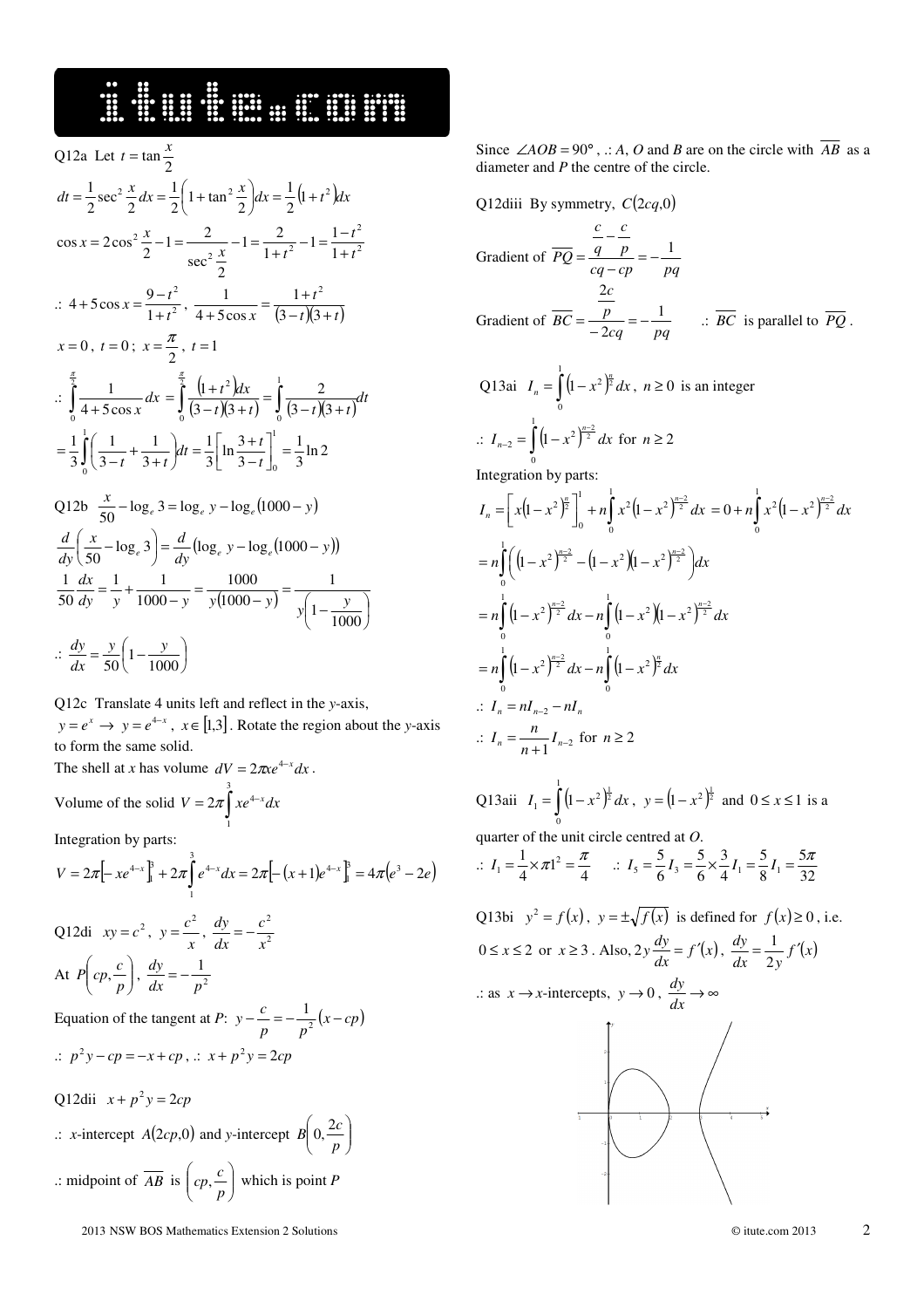### 

Q13bii  $1 - f(x) = 0$  at  $0 < x < 1$ ,  $1 < x < 2$  and  $x > 3$ .:  $\overline{f(x)}$ *y* − = 1 1 has vertical asymptotes at  $0 < x < 1$ ,  $1 < x < 2$ and  $x > 3$ 

$$
0, y = \frac{1}{1 - f(0)} = 1
$$

Q13ci *ABCD* is a cyclic quadrilateral, .:  $\angle ABC = \pi - \angle ADC = \alpha + \beta$ Consider  $\triangle ABC$ . Since *AB* is a diameter, .: ∠*ACB* = 90° .:  $\overline{AC}$  = 2*r* sin ∠*ABC* = 2*r* sin( $\alpha$  +  $\beta$ )

Q13cii Consider ∆*ABD* , ∠*ADB* = 90° , .: ∠*ABD* = ∠*ACD* = β .:  $\overline{AD}$  = 2*r*sin ∠*ABD* = 2*r*sin  $\beta$ Consider  $\triangle AED$ ,  $\overline{AE} = \overline{AD} \cos \alpha = 2r \sin \beta \cos \alpha$ 

Q13ciii  $\overline{ED} = \overline{AD} \sin \alpha = 2r \sin \beta \sin \alpha$ Consider  $\triangle CDE$ ,  $\frac{DE}{EC} = \tan \beta = \frac{\sin \beta}{\cos \beta}$  $\beta = \frac{\sin \beta}{\cos \beta}$  $=$  tan  $\beta = \frac{\sin \theta}{\sin \theta}$ *EC ED*  $\therefore EC = \frac{2BCOSp}{\sin \beta} = 2r \sin \alpha \cos \beta$  $\frac{D\cos\beta}{\sin\beta} = 2r\sin\alpha\cos\beta$  $\overline{EC} = \frac{ED\cos\beta}{\beta} = 2r$  $\overline{AC} = \overline{AE} + \overline{EC}$ ,  $\therefore$  sin $(\alpha + \beta) = \sin \alpha \cos \beta + \sin \beta \cos \alpha$ 

Q14a

Also, at  $x =$ 



Area of the trapezium > area of the shaded region on the left of  $y = \ln x$ 

$$
\therefore \frac{1}{2}(1+t)\ln t > \int_{0}^{\ln t} x dy, \frac{1}{2}(1+t)\ln t > \int_{0}^{\ln t} e^{y} dy, \frac{1}{2}(1+t)\ln t > [e^{y}]_{0}^{\ln t}
$$
  

$$
\therefore \frac{1}{2}(1+t)\ln t > t-1
$$
  

$$
\therefore \ln t > 2\left(\frac{t-1}{t+1}\right) \text{ for } t > 1
$$

Q14b  $z_2 = 1 + i$  and  $z_n = z_{n-1} \left| 1 + \frac{i}{|z|} \right|$ J  $\backslash$  $\overline{\phantom{a}}$ ∖ ſ  $= z_{n-1} | 1 +$  $-1\left(1+\frac{1}{|z_{n-1}|}\right)$  $\left|z_n\right|^{n-2}$  $z_n = z_{n-1} \left( 1 + \frac{i}{1-i} \right)$  for  $n > 2$  $|z_2| = \sqrt{2}$ ,  $\therefore$   $|z_n| = \sqrt{n}$  is true for  $n = 2$ Assume that it is true for  $n = k$ , i.e.  $|z_k| = \sqrt{k}$  $\overline{\phantom{a}}$ J )  $\overline{\phantom{a}}$ l ſ  $z_{k+1} = z_k \left( 1 + \frac{1}{|z_k|} \right)$  $z_{k+1} = z_k \left( 1 + \frac{i}{|z|} \right), \therefore z_{k+1} = z_k \left( 1 + \frac{i}{\sqrt{k}} \right)$ J  $\backslash$  $\overline{\phantom{a}}$ l  $t_{+1} = z_k \left( 1 + \frac{i}{\sqrt{k}} \right)$  $z_{k+1} = z_k \left( 1 + \frac{i}{l} \right)$  $\therefore$   $|z_{k+1}| = |z_k||1 + \frac{i}{\sqrt{k}}| = \sqrt{k} \sqrt{1 + \frac{1}{k}} = \sqrt{k+1}$ *k*  $|z_{k+1}| = |z_k| + \frac{i}{l}$  $\therefore$   $|z_n| = \sqrt{n}$  is also true for  $n = k + 1$  $\therefore$   $|z_n| = \sqrt{n}$  is true for all  $n \ge 2$  by mathematical induction. Q14ci  $\sec^{2n} \theta = (\sec^2 \theta)^n = (1 + \tan^2 \theta)^n$  $(1)^n (\tan^2 \theta)^0 + {n \choose 1} (1)^{n-1} (\tan^2 \theta)^1 + ... + {n \choose n} (1)^0 (\tan^2 \theta)^n$  $\frac{n}{\theta}$ (1)<sup>n</sup> (tan<sup>2</sup>  $\theta$ )<sup>0</sup> +  $\binom{n}{1}$ (1)<sup>n-1</sup> (tan<sup>2</sup>  $\theta$ )<sup>1</sup> + ... +  $\binom{n}{n}$ (1)<sup>o</sup> (tan<sup>2</sup>  $\theta$ J )  $\overline{\phantom{a}}$ l  $\left| (1)^{n-1} (\tan^2 \theta)^1 + ... + \right|$ J )  $\parallel$ ∖  $\left| (1)^n (\tan^2 \theta)^0 + \right|$ J )  $\parallel$ ∖  $=\binom{n}{0}(1)^n(\tan^2\theta)^0+\binom{n}{1}(1)^{n-1}$ 

$$
= {n \choose 0} \tan^0 \theta + {n \choose 1} \tan^2 \theta + ... + {n \choose n} \tan^{2n} \theta
$$
  
= 
$$
\sum_{k=0}^n {n \choose k} \tan^{2k} \theta
$$

Q14cii 
$$
\int \sec^8 \theta d\theta = \int \sec^6 \theta \sec^2 \theta d\theta
$$

$$
= \int \left( \begin{pmatrix} 3 \\ 0 \end{pmatrix} + \begin{pmatrix} 3 \\ 1 \end{pmatrix} \tan^2 \theta + \begin{pmatrix} 3 \\ 2 \end{pmatrix} \tan^4 \theta + \begin{pmatrix} 3 \\ 3 \end{pmatrix} \tan^6 \theta \right) \sec^2 \theta d\theta
$$

$$
= \int (1 + 3 \tan^2 \theta + 3 \tan^4 \theta + \tan^6 \theta) \sec^2 \theta d\theta
$$

$$
= \int (1 + 3u^2 + 3u^4 + u^6) du
$$

$$
= \int (1 + 3u^2 + 3u^4 + u^6) du
$$

$$
= u + u^3 + \frac{3u^5}{5} + \frac{u^7}{7} + c
$$

$$
= \tan \theta + \tan^3 \theta + \frac{3 \tan^5 \theta}{5} + \frac{\tan^7 \theta}{7} + c
$$

Q14di



The two triangles have 2 pairs of corresponding sides with the same ratio 2:1 and a common angle *A*. .: ∆*ABC* and ∆*AED* are similar.

Q14dii Corresponding angles are equal in similar triangles. .: ∠*ABC* = ∠*AED*

.: ∠*ABC* + ∠*DEC* = ∠*AED* + ∠*DEC* = <sup>π</sup> .: *BCED* is a cyclic quadrilateral.

Q14diii 
$$
\overline{BC} = 6
$$
 (similar  $\Delta s$ ),  $\cos \angle ABC = \frac{6^2 + 8^2 - 6^2}{2 \times 6 \times 8} = \frac{2}{3}$   

$$
\overline{CD} = \sqrt{5^2 + 6^2 - 2 \times 5 \times 6 \times \frac{2}{3}} = \sqrt{21}
$$

2013 NSW BOS Mathematics Extension 2 Solutions © itute.com 2013 3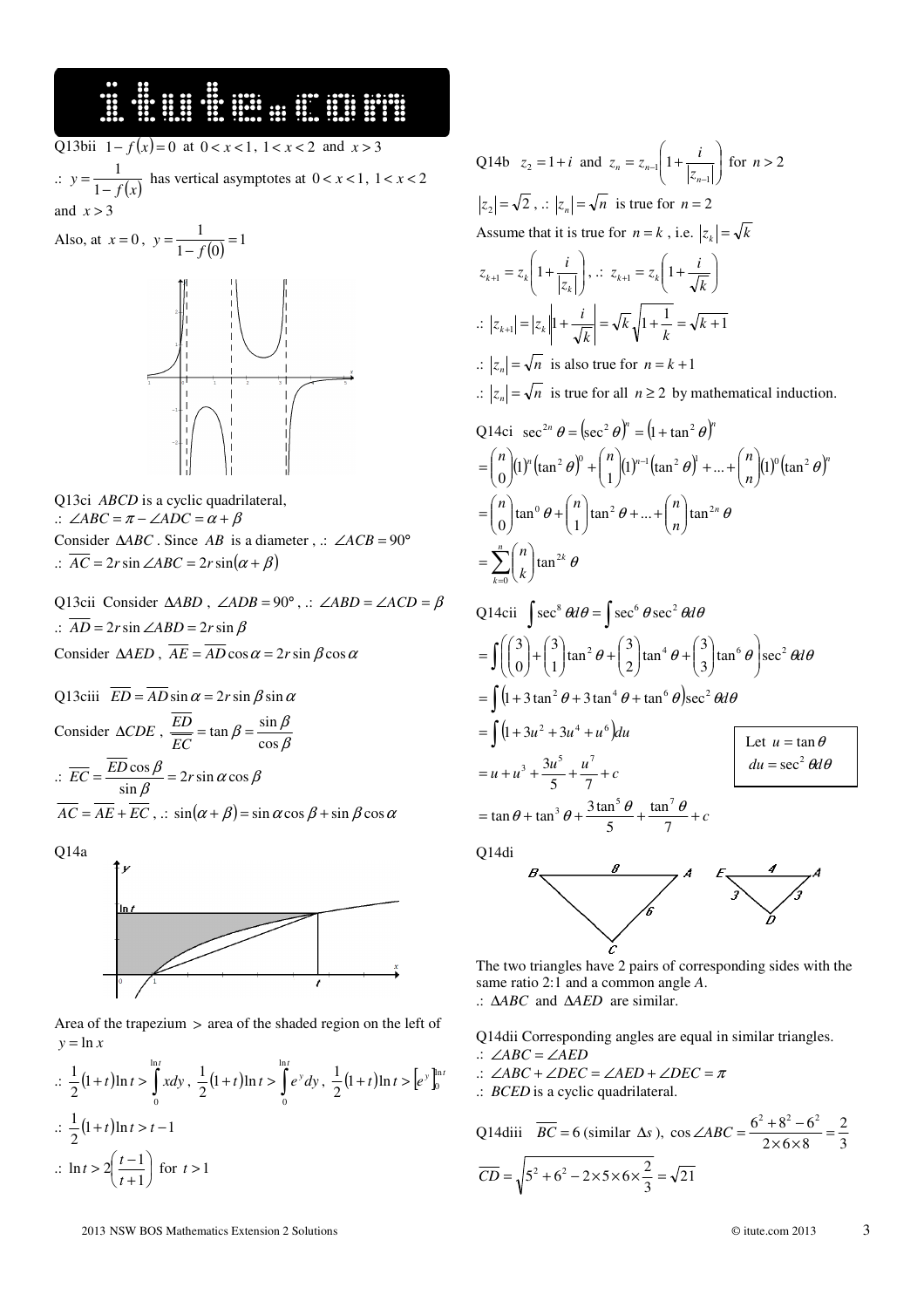#### 16. STRAND STRAND STRAND STRAND STRAND STRAND STRAND STRAND STRAND STRAND STRAND STRAND STRAND STRAND STRAND STRAND STRAND STRAND STRAND STRAND STRAND STRAND STRAND STRAND STRAND STRAND STRAND STRAND STRAND STRAND STRAND S

Q14div Let  $\beta = \angle DBC = \angle ABC$ , .:  $\cos \beta = \frac{2}{3}$  $\cos \beta = \frac{2}{3}$ 

Since *BCED* is a cyclic quadrilateral, the angle at the centre *O* of the circle is double the angle on the circumference, i.e.  $2\beta$ .

 $\therefore$  cos 2 $\beta = 2\cos^2 \beta - 1 = -\frac{1}{9}$  $\cos 2\beta = 2\cos^2 \beta - 1 = -\frac{1}{2}$ Consider  $\triangle COD$ ,  $\overline{CD}^2 = r^2 + r^2 - 2r^2 \cos 2\beta$  $\therefore$  21 =  $r^2 + r^2 - 2r^2 \left(-\frac{1}{9}\right)$  $\left(-\frac{1}{2}\right)$ l  $= r^2 + r^2 - 2r^2 \left(-\frac{1}{9}\right)$  $21 = r^2 + r^2 - 2r^2 \left(-\frac{1}{9}\right), \therefore r = \frac{3\sqrt{10}}{10}$  $r = \frac{3\sqrt{105}}{10}$ 

Q15a 
$$
A = \frac{1}{2} |z| |w| \sin(\theta - \phi)
$$
 where  $\phi < \theta$   
\n $z = |z| cis \theta$ ,  $\overline{z} = |z| cis(-\theta)$ ;  $w = |w| cis \phi$ ,  $\overline{w} = |w| cis(-\phi)$   
\n $\therefore z\overline{w} - w\overline{z} = |z| |w| cis(\theta - \phi) - |z| |w| cis(\phi - \theta)$   
\n $= |z| |w| (cis(\theta - \phi) - cis(-(\theta - \phi))) = i.2 |z| |w| sin(\theta - \phi)$   
\n $= 4i \frac{1}{2} |z| |w| sin(\theta - \phi) = 4iA$ 

Q15bi 
$$
P(x) = ax^4 + bx^3 + cx^2 + e
$$
,  $P'(x) = 4ax^3 + 3bx^2 + 2cx$   
\n $P(1) = a + b + c + e = -3$  ...... (1)  
\n $P(-1) = a - b + c + e = 0$  ...... (2)  
\n $P'(-1) = -4a + 3b - 2c = 0$  ... (3)  
\n(1) - (2):  $b = -\frac{3}{2}$   
\nSubstitute in (3):  $4a + 2c = -\frac{9}{2}$ 

Q15bii When  $x = 1$ ,  $P'(1) = 4a + 2c + 3b = -\frac{9}{2} + 3\left(-\frac{3}{2}\right) = -9$  $\frac{9}{2}+3\left(-\frac{3}{2}\right)$  $(1) = 4a + 2c + 3b = -\frac{9}{2} + 3\left(-\frac{3}{2}\right) = -\frac{3}{2}$  $\left(-\frac{3}{5}\right)$ l  $P'(1) = 4a + 2c + 3b = -\frac{9}{2} + 3\left( -\frac{9}{2} + \frac{3}{2} \right)$ 

Q15ci  $Pr(4 \, days) = 0.7^4 = 0.2401$ 

Q15cii Binomial: 
$$
n = 8
$$
,  $p \approx 0.24$ ,  $q \approx 0.76$   
Pr(X \ge 3) = 1 - Pr(0) - Pr(1) - Pr(2)  
=  $1 - {8 \choose 0} (0.24^0)(0.76^8) - {8 \choose 1} (0.24^1)(0.76^7) - {8 \choose 2} (0.24^2)(0.76^6)$ 

Q15di Falling: Taking the direction of motion as the positive direction,  $m\dot{v} = mg - kv^2$ ,  $v_T$  is reached when  $\dot{v} = 0$ 

∴  $mg - kv_T^2 = 0$ , .: terminal velocity  $v_T = \sqrt{\frac{m_s}{k}}$  $v_T = \sqrt{\frac{mg}{L}}$  Q15dii Going up: Taking the direction of motion as the positive direction, the equation of motion is  $m\dot{v} = -(mg + kv^2)$ .

$$
\begin{aligned}\n\therefore \frac{m}{k} \dot{v} &= -\left(\frac{mg}{k} + v^2\right), \frac{v_r^2}{2g} \frac{d(v^2)}{dx} = -\left(v_r^2 + v^2\right) \\
\therefore \int_0^H dx &= -\frac{v_r^2}{2g} \int_{u^2}^0 \frac{1}{v_r^2 + v^2} d(v^2) \quad \therefore \left[x\right]_0^H = -\frac{v_r^2}{2g} \left[\ln\left(v_r^2 + v^2\right)\right]_{u^2}^0 \\
\therefore H &= \frac{v_r^2}{2g} \ln\left(\frac{v_r^2 + u^2}{v_r^2}\right) \quad \therefore H = \frac{v_r^2}{2g} \ln\left(1 + \frac{u^2}{v_r^2}\right)\n\end{aligned}
$$

Q15diii Falling: Taking the direction of motion as the positive direction,  $m\dot{v} = mg - kv^2$ 

$$
\therefore \frac{v_r^2}{2g} \frac{d(v^2)}{dx} = v_r^2 - v^2, \int_0^H dx = \frac{v_r^2}{2g} \int_0^{w^2} \frac{1}{v_r^2 - v^2} d(v^2)
$$
  

$$
\therefore [x]_0^H = \frac{v_r^2}{2g} [-\ln(v_r^2 - v^2)]_0^{w^2} \quad \therefore H = \frac{v_r^2}{2g} \ln\left(\frac{v_r^2}{v_r^2 - w^2}\right)
$$
  

$$
\therefore \frac{v_r^2}{v_r^2 - w^2} = \frac{v_r^2 + u^2}{v_r^2}
$$

Expand and simplify to  $\frac{1}{\sqrt{2}} = \frac{1}{\sqrt{2}} + \frac{1}{\sqrt{2}}$  $\frac{1}{w^2} = \frac{1}{u^2} + \frac{1}{v_T}$ 

Q16ai  $P(x) = 2x^3 - 15x^2 + 24x + 16$  $P'(x) = 6x^2 - 30x + 24 = 6(x-1)(x-4)$  $\therefore$  Stationary points at  $x = 1, 4$ For  $x \ge 0$ , the minimum occurs at  $x = 4$ .: minimum value of  $P(x) = P(4) = 0$ 



Q16aii Since the minimum value of  $P(x) = 0$  for  $x \ge 0$ , .:  $P(x) \ge 0$  for *x* ≥ 0 .:  $2x^3 - 15x^2 + 24x + 16 \ge 0$ ,  $2x^3 + 10x^2 + 24x + 16 \ge 25x^2$  $2x^3 + 10x^2 + 24x + 16$  is the expansion of  $(x+1)(x^2 + (x+4)^2)$ .  $\therefore$   $(x+1)(x^2 + (x+4)^2) \ge 25x^2$ 

Q16aiii 
$$
x^2 + (x+4)^2 \ge \frac{25x^2}{x+1}
$$
  
\nLet  $x = m+n$ , where  $m \ge 0$  and  $n \ge 0$ .  
\n
$$
\therefore (m+n)^2 + (m+n+4)^2 \ge \frac{25(m+n)^2}{m+n+1} = \frac{25(m^2+2mn+n^2)}{m+n+1}
$$
\nSince  $(m-n)^2 \ge 0$ ,  $\therefore m^2 - 2mn + n^2 \ge 0$ ,  $\therefore m^2 + n^2 \ge 2mn$   
\n
$$
\therefore (m+n)^2 + (m+n+4)^2 \ge \frac{25(m^2+2mn+n^2)}{m+n+1} \ge \frac{25(2mn+2mn)}{m+n+1}
$$
\ni.e.  $(m+n)^2 + (m+n+4)^2 \ge \frac{100mn}{m+n+1}$